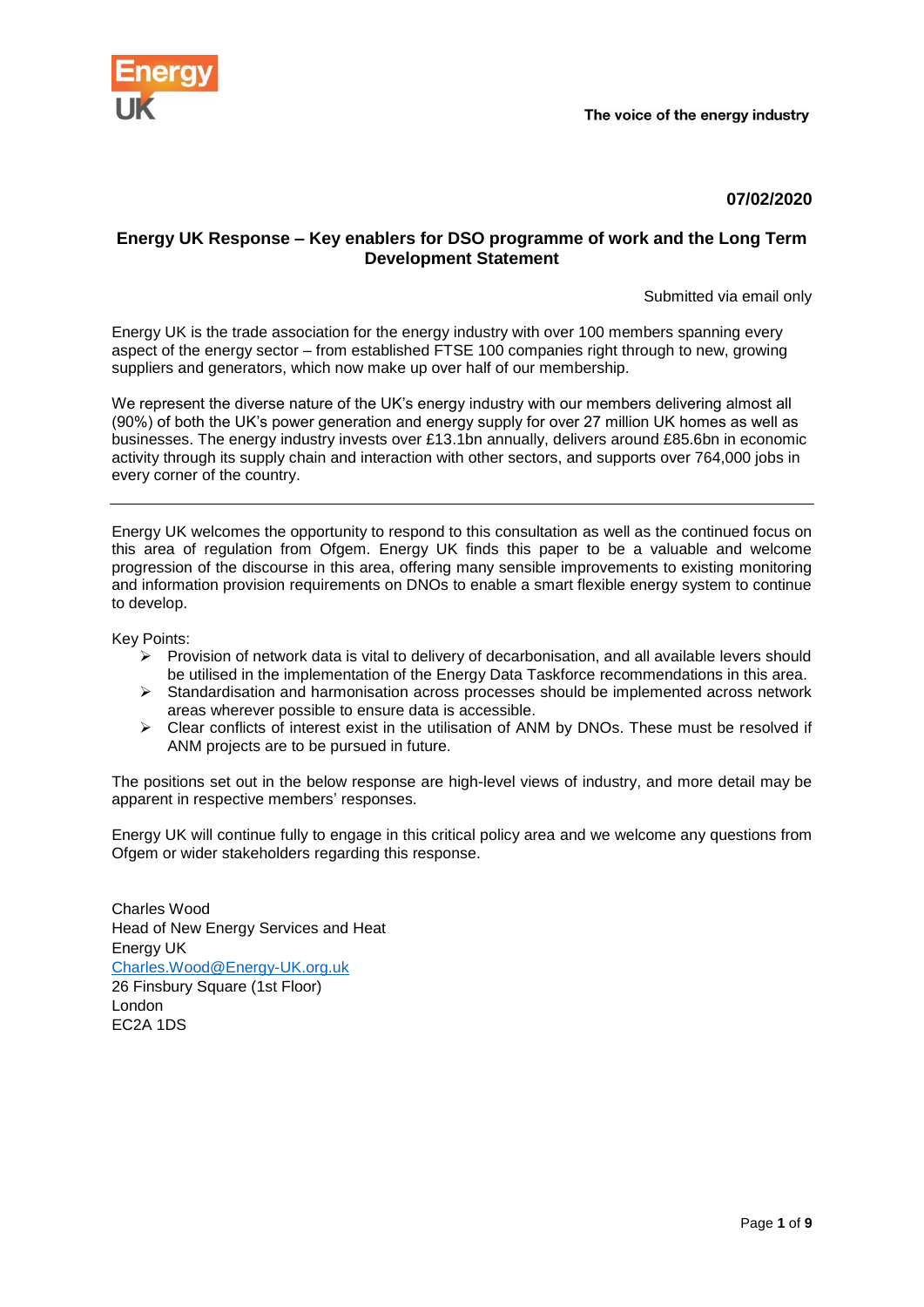

# **Question Responses**

## **The Long Term Development Statement**

## *1. We consider that improvement is required in the visibility of DG and LCTs connected to the distribution network. It addition to DG and LCT connections, can you identify areas for improvement in the current data that is shared in the LTDS?*

Alongside information on growth and location of DG and LCT connections, the LTDS should also include as much information as the Triage process established by the Energy Data Taskforce allows for regarding the state of the network. Asset health and age, current capacity and changes to this capacity since the previous LTDS, and areas of existing constraint should all be noted in the LTDS.

## *2. Can you identify areas for improvement in the presentation of network information in the current FoS?*

We note that Ofgem's report on the 9 August 2019 power outage has called for improvement to the real-time visibility of DER to the DNOs and the ESO including a review of the technical industry codes to achieve this.

In its current format, the FoS is only meaningful to engineers. As we move into a digital age in which data plays an increasing role, this information needs to become more accessible and meaningful to a wider audience. The CIM format works could aid in making this data open, transparent and downloadable.

It would further be beneficial if users were able to select the individual data they want to download via check boxes. Government statistics, such as those provided by the ONS, are a good example of a positive user interface that enables this selective access.

The data would be more useful if load data was provided to accompany the load curves. This means enabling access and downloading of the data underpinning the curve.

### *3. The EDTF and others have identified the need to collate and share 11kV and lower voltage network data. Is there value in creating a sharing mechanism for 11kV and LV network data ahead of the expected roll out of network monitoring and telemetry in RIIO-ED2 and the limited data availability in RIIO-ED1?*

## Yes.

Where able to collate this information already, DNOs should share this information via the triage process set out by the Energy Data Taskforce. If the LTDS is able to present a common framework for sharing this data in advance of wider network monitoring capabilities being implemented, this will ensure that there is a level of homogenisation across the type and quality of data being collated, processed, and shared under the LTDS.

It is important that DNOs progress the rollout of network monitoring before RIIO-ED2 to facilitate the development of fully functioning markets before 2023. A net-zero target requires faster progress than can be achieved by waiting for the next price control.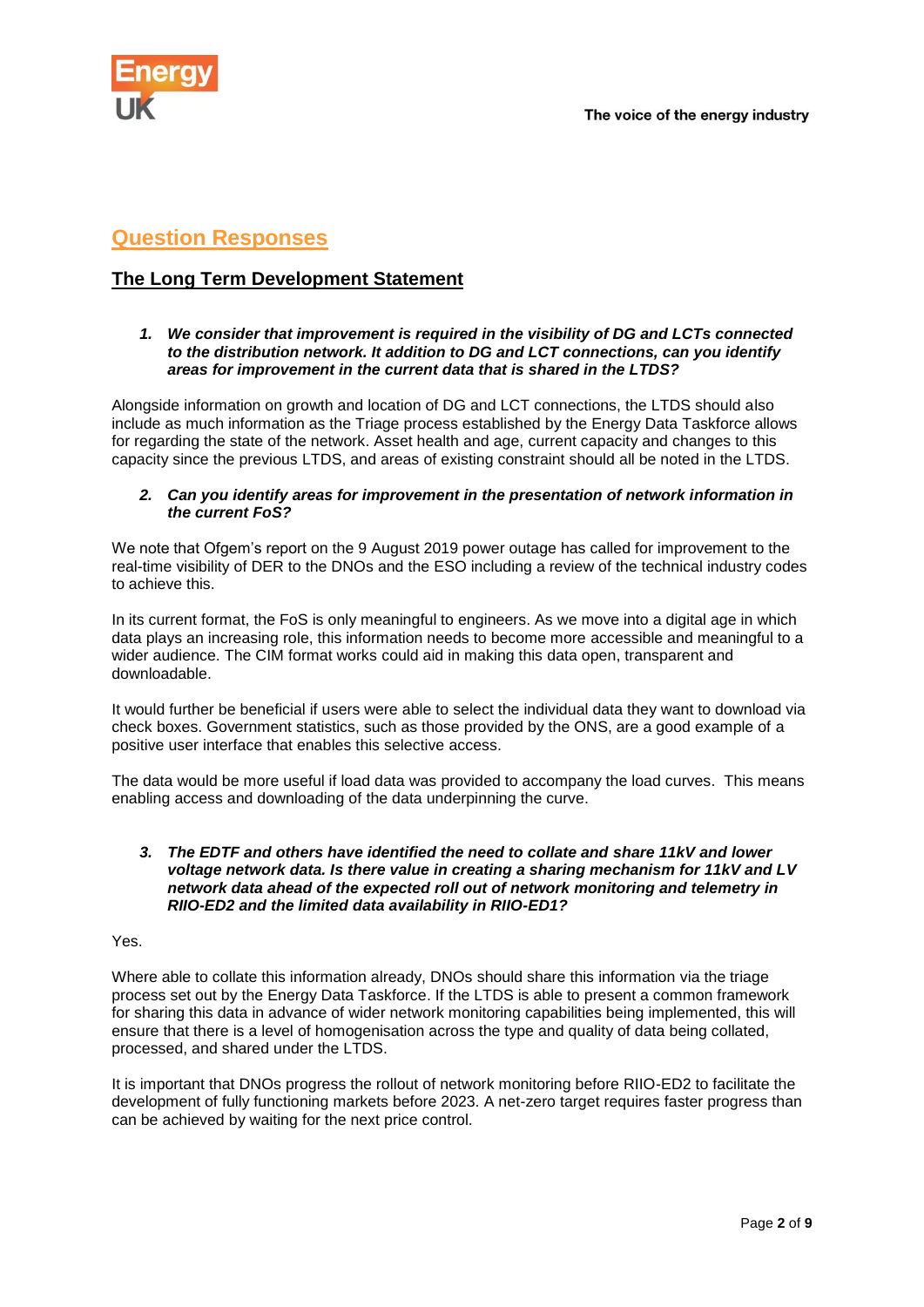

We note that Ofgem's report<sup>1</sup> on the 9 August 2019 power outage called for improvement to the realtime visibility of DER to DNOs and the ESO, including a review of the technical industry codes to achieve this. It would be beneficial for Ofgem to indicate how this is being coordinated across LTDS, DSO enablers, Modernising Energy Data, and other workstreams.

This would further offer welcome clarification that the Ofgem-identified "legacy of poor data quality and high variability in the structure of the disparate DNO data sources" will be addressed including ongoing performance monitoring as part of this work.

#### *4. Given the complexity of future distribution networks, static data alone may not satisfy user needs. Should the FoS be enhanced to mandate the development of a common network model to allow power system simulation that each licensee must make available for exchange to users and interested parties? If so, what do you consider to be an appropriate standard?*

Yes.

Equal access to up to date information regarding the state of the network is critical to the ability of market participants to compete effectively in a future energy system. This will also enable third parties to develop innovations by interpreting or processing the data in a way that realises untapped value.

*5. From a review of industry publications we consider that interoperable standards will underpin future DSO activities. Should the FoS mandate the adoption of a IEC 61970 CIM and IEC 61968 CIM for Distribution Management, such that data is collated and constructed in a manner similar to WPDs CIM innovation project model? Are these standards mature and what are the likely benefits and costs?* 

Yes.

Existing standards should be adopted where available to ensure an approach coordinated with wider European and Global frameworks. This includes ensuring that the approach taken to implement innovation like WPD's CIM project is aligned with the most up-to-date approach, rather than the approach used for the innovation project. Where possible, successful innovation projects related to data provision should result in shared best practice to ensure alignment and best value for consumers. Where other network companies do not implement best practice on data, this should be challenged by Ofgem to ensure clarity over why divergence is continuing.

## *6. Should the FoS also be retained in its current Microsoft Excel form? Is there value in this format?*

Yes.

**.** 

There remains some value in the use of an Excel format in terms of its accessibility, and as such this should be published alongside any other format until an alternative single acceptable format is fully adopted. For example, not all users will have access to the software tools required by the CIM. The FoS should be exportable into both Excel and CIM formats.

Further consideration should be given to the approach to ensure future-proofing of the data. For example, it is expected that there would be value in ensuring data is supplied in a machine-readable format in future as data analytics capabilities continue to develop.

## **Heatmaps, Direct Needs Identification and Hosting Capacity**

<sup>1</sup> [https://www.ofgem.gov.uk/system/files/docs/2020/01/9\\_august\\_2019\\_power\\_outage\\_report.pdf](https://www.ofgem.gov.uk/system/files/docs/2020/01/9_august_2019_power_outage_report.pdf)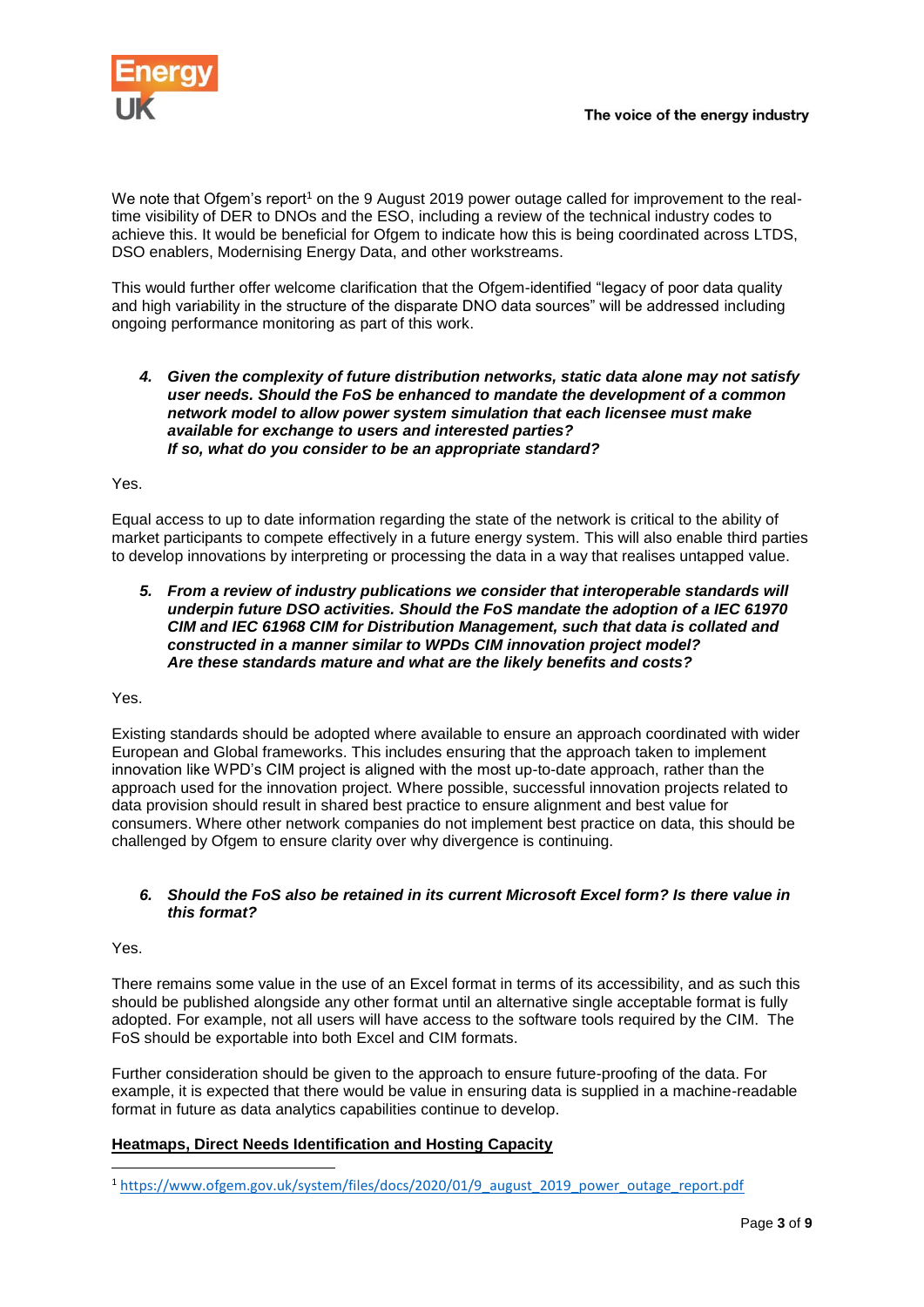

*7. Ensuring network information remains accessible is a priority. At present there is no formal requirement for the production of heatmaps. In order to ensure future customer can access the required data, should the scope of the LTDS and FoS be extended to mandate the production of heatmaps?* 

Yes.

The scope of the LTDS and FoS should be extended to mandate heat maps and set minimum standards for these.

As the UK develops a smart flexible energy system and the transition to net zero increases the complexity of distribution networks in terms of connected assets and capabilities, it is important to ensure accurate information is shared with customers to enable efficient investment decisions.

It should be noted that the use of a third party to produce and manage these maps would be acceptable as long as the information can be guaranteed as accurate, in terms of the approach taken to collate and process the information, and as long as the maps meet minimum standards.

#### *8. Would there be benefit to adopting common guidance or formats on information presentation within heatmaps, including the presentation of technical information and cost information? What are the barriers to its adoption?*

Yes.

Simplification and harmonisation of the information provided in heatmaps will save costs for customers and improve the level of investment confidence as information can be easily accessed, processed, and interpreted across the UK. Barriers to adoption are based in initial costs of standardisation across DNOs, but this would be an effective and worthwhile investment.

*9. The core focus of the LTDS is to assist users to enter into arrangements with the licensee and evaluate the opportunities for doing so. Should the scope of the heatmaps include other network needs, such as flexibility requirements? What is the best mechanism to notify network users of opportunities to enter arrangements with the licensees?* 

Yes.

Wherever possible, information on flexibility requirements should be shared alongside information on state of the network to enable appropriate investment decisions and commercial decisions to meet the needs of the system and consumers at lowest cost. Again, the presentation and notification process for this information could be provided by a third party, as long as the information is standardised across network areas. Accessibility would be greatly improved by ensuring a single location that either presents all information or sets out where to find each data set across each network area.

## *10. On what frequency should these maps be updated? Should they be updated as there are changes to the underlying data or periodically?*

Maps should be updated as frequently as is required to ensure that the information provided is accurate, including a regular periodical update and updates based on fundamental changes to underlying data. To clarify, each map should be updated on a regular basis, but should also be given incremental updates where specific changes have been made, for example where network investment has been scheduled or a new constraint has been identified. Guidance should be provided alongside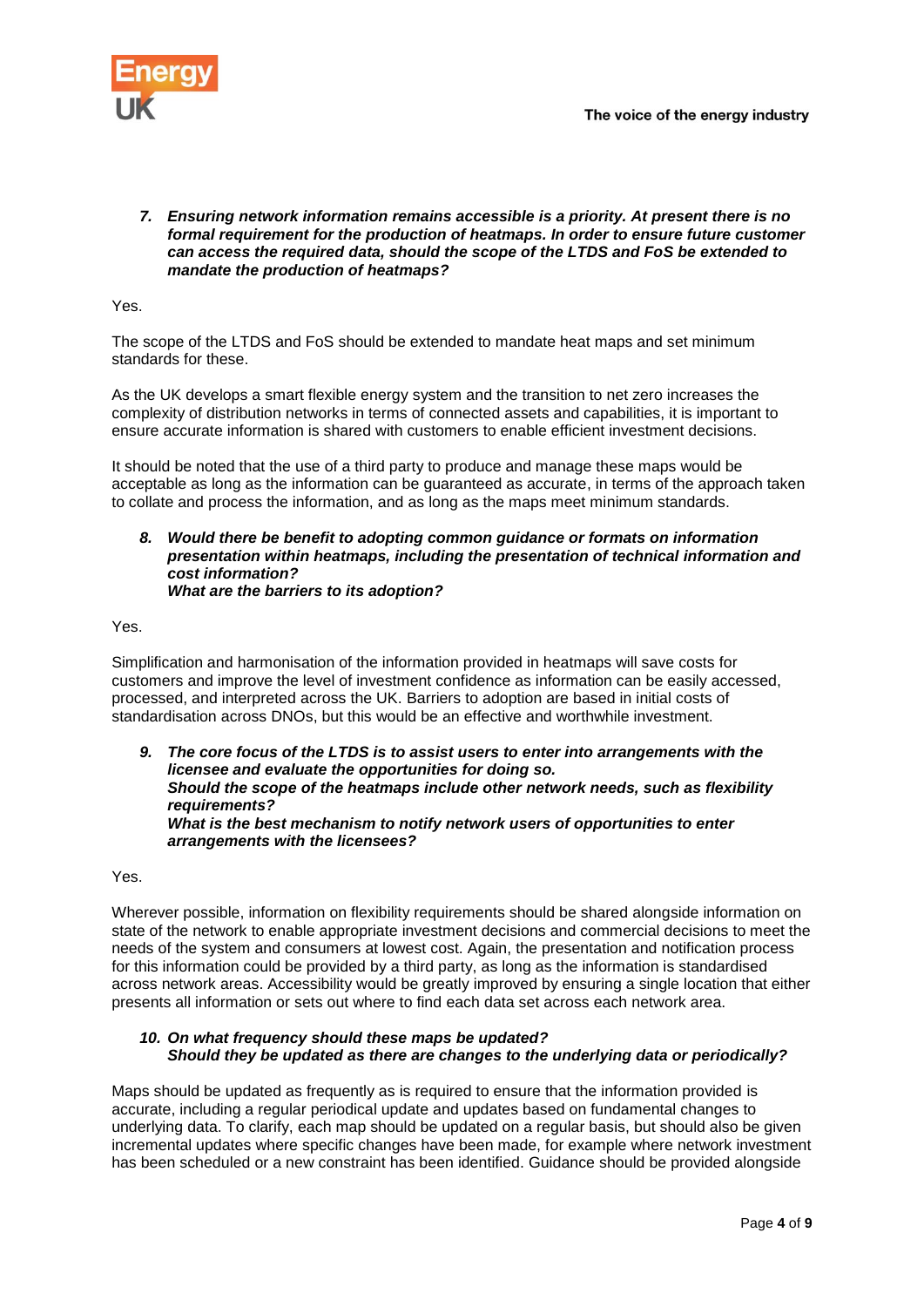

each map stating when the information was last updated and, where this is due to a change in the underlying data, the nature of the change.

## **Forecasting of Network Needs**

## *11. Is there a need for a common methodology or principles for estimating load growth? What potential role could the D-FES play in informing the load growth forecasts on the LTDS?*

Yes.

Common principles and methodology are preferred by Energy UK and its members, given the simplification that this offers. The D-FES could play a role in load growth forecasts only if the information is deemed accurate. The National Grid FES is specifically targeted at establishing a wide range of possible scenarios, a useful piece for industry, and is not specific enough to justify investment decisions. The D-FES would need to be more specific in order to be relied upon in load growth forecasts.

Overall, the D-FES could play a key role in informing load growth forecasts on the LTDS. There is, however, further work required in standardisation and coordination of the D-FES documents, as well as alignment with the GB-wide FES. We note that products proposed within Workstream 1B (Whole Electricity System Planning and T-D Data Exchange) of the Open Networks 2020 Project Initiation Document may deliver these requirements, but implementation must be in place before the D-Fes can be used as anything more than broad potential scenarios.

Alignment should include quality and granularity of information, the assumptions and calculations used in development, and the timescales set out.

## *12. Are there any lessons that can be learned from other industry documents such as the ETYS and the NG FES?*

#### Yes.

The National Grid ESO FES process is transparent, well respected, and holds a good amount of stakeholder involvement. Wide industry engagement with the development of the D-FES should be encouraged, replicating the success at GB level to ensure stakeholder engagement, commitment, and acceptance of the subsequent scenarios and documents produced.

## *13. Do you agree that the LTDS should be enhanced to present the key assumptions for network requirements forecasting and the uptake in LCTs, or is this a role better served by the D-FES or other documents?*

#### Yes.

The requirement to produce the LTDS is binding on DNOs, given that it forms part of the Distribution Licence. As such, the LTDS would be a useful place to provide key assumptions regarding forecasting and uptake in LCTs, as would the D-FES. It may be most appropriate for the LTDS to present this information in more detail, and for the D-FES to refer back to these assumptions in opening sections. DNOs already cross-reference other regulatory documents in their publications, so this would be an acceptable approach.

*14. Forecasting tools have been a focus of a number of innovation projects. Are there any mature tools or techniques that could be adopted to enhance the transparency or robustness of the load growth forecasts?*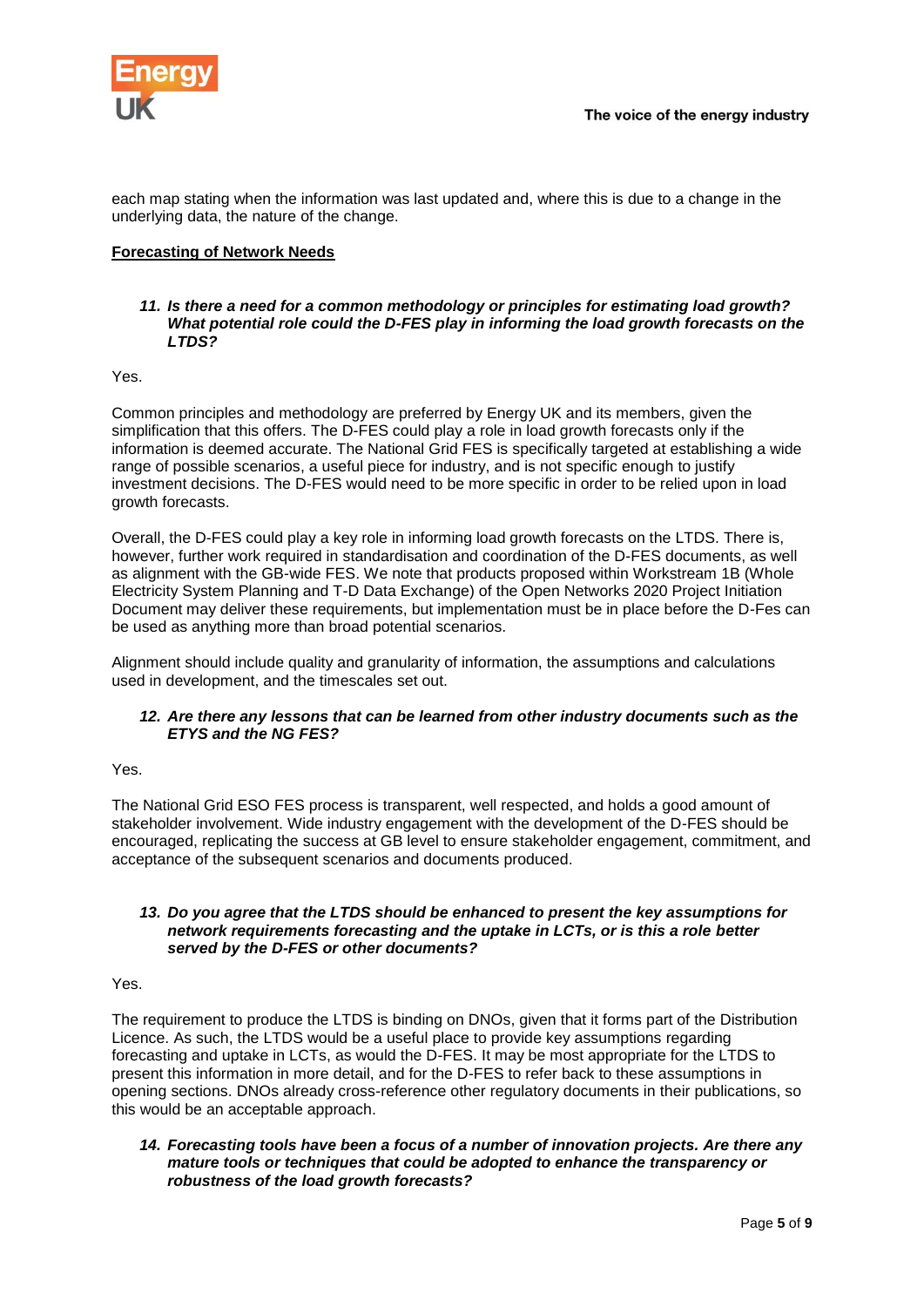

Yes. The ESO has been utilising forecasting tools in its many forms over a number of years. These tools would be a sensible starting point.

## **IDNOs and the LTDS**

## *15. Do you agree that IDNOs should be issued with a direction to produce a LTDS?*

Yes.

Increasing numbers of new connections are on iDNO networks, as such there should be a similar requirement to ensure that this section of network information is not missing in future.

#### *16. What summary information should IDNOs publish? This is currently found in section one of the LTDS FoS, such as information relating to the design and operation of all voltage levels of the distribution network. Please explain your reasoning.*

The aim should be to match the information provided by DNOs as we expect that consistency will give better outcomes overall.

## *17. What information on network data should IDNOs publish? This is currently found in section two of the LTDS FoS. Please explain your reasoning.*

The aim should be to match the information provided by DNOs as we expect that consistency will give better outcomes overall.

#### **Delivery Governance of the Form of Statement**

## *18. Do you agree with our proposal on how the LTDS delivery body should be convened and governed?*

Yes.

Energy UK would note the importance of ensuring properly mixed representation across segments of industry, ensuring the groups are not dominated by network operators. Users across demand, generation, and flexibility provision should be included in the process, as well as relevant representative groups including the Citizens Advice Bureau.

#### *19. Would you like to nominate an individual to take part in the LTDS working group? Please set out reasons for their inclusion and any qualifying experience the nominated person has to function as a strong contributor to the group.*

No.

Energy UK is aware of a number of its members putting forward representatives for this group, and as such will coordinate with those representatives.

## **Key enablers for DSO**

## **Network Monitoring & Visibility Enablers**

*20. What network monitoring parameters would you like to have access to? At what frequency?*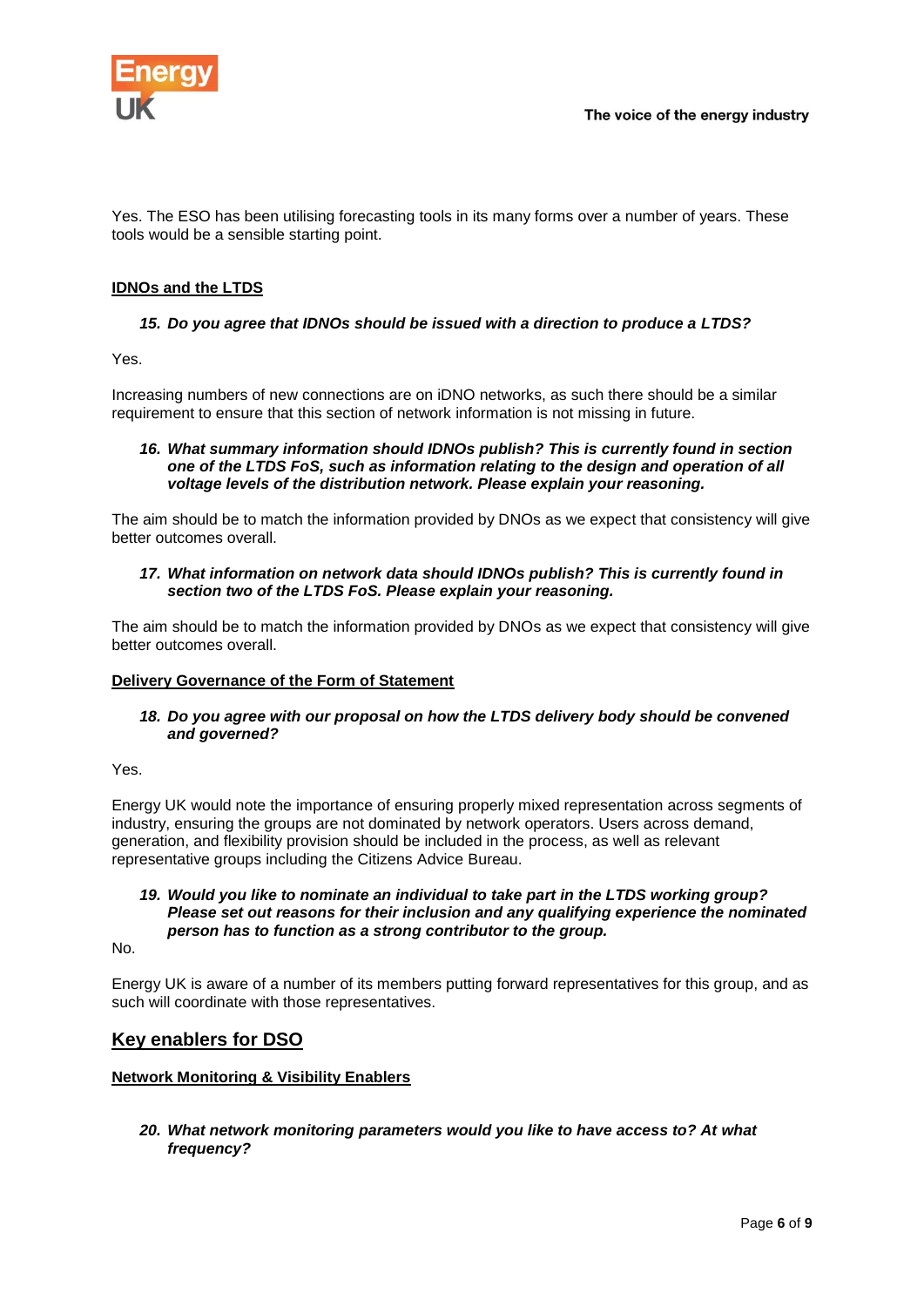

Energy UK supports sharing of all data held by DNOs under the 'assumed open' principle of the Energy Data Taskforce. This information is paid for by consumer funding and as such should be publically available where it does not cause a concern, as set out by the Energy Data Taskforce Triage process. Once this information is shared both in its raw data format and in the form of network maps, Ofgem and industry will be able to feed in views on areas for improvement, expected to focus on the need for improved low voltage monitoring capabilities.

## *21. What would enhanced 33kV network monitoring enable that cannot be undertaken today?*

Investment planning for generators, flexibility providers, local authorities, and wider consumers cannot be effectively undertaken without simplification and greater granularity across 33kV networks. As the UK continues to transition to net zero, clarity will enable decarbonisation of power, heat, industry and transport at a faster rate and at lowest cost to consumers.

Increased network visibility coupled with the recommendations from the EDTF would mean that EUK member companies can make more informed investment decisions. DER resource registers in isolation, without associated network information, will not provide the whole picture.

Allowing the private sector to invest effectively should reduce costs for networks, and as such reduce costs for consumers. Costs would be recovered through business models rather than being directly recouped from consumers.

## *22. What would enhanced 11kV network monitoring enable that cannot be undertaken today?*

Same as above.

## *23. What would enhanced LV network monitoring enable that cannot be undertaken today?*

Investment planning would again be greatly improved by increased granularity on LV networks, but in this instance the clarity would enable faster decarbonisation for individuals and allow for innovation in aggregation and energy retail business models. Without this level of granularity, charging methodologies cannot be updated to give more reflective price signals that encourage behavioural changes from customers based on the needs of the system. This is expected to result in lower cost to consumers as, alongside the provision of flexibility services, it will result in lower reinforcement costs across networks.

## *24. What constraints in data systems architecture do you perceive are limiting network monitoring and visibility?*

Network and system operator investment in up-to-date systems architecture is limiting the ability of networks to monitor and present information on the state of the network. The existing monitoring hardware is not sufficient, and the overarching software supporting that data gathering and processing is equally below the level required for accurate and granular information provision.

The existing RIIO framework does not encourage investment in this technology and, alongside an apparent assumption from DNOs that smart metering data will solve all monitoring issues, has not been fit for purpose in this area. The RIIO-2 framework must resolve this, but delivery such a core enabler of decarbonisation, in the form of access to granular and accurate information on the state of the network, cannot be delayed until RIIO-2 implementation.

Currently DNO system architecture is 'islanded', by which we mean that there is no integration between different systems, for example GIS and asset management, and this should be addressed across DNOs. WPD, for example, recently announced that it will CGI's Integrated Network Model (INM) solution to create a data integration platform.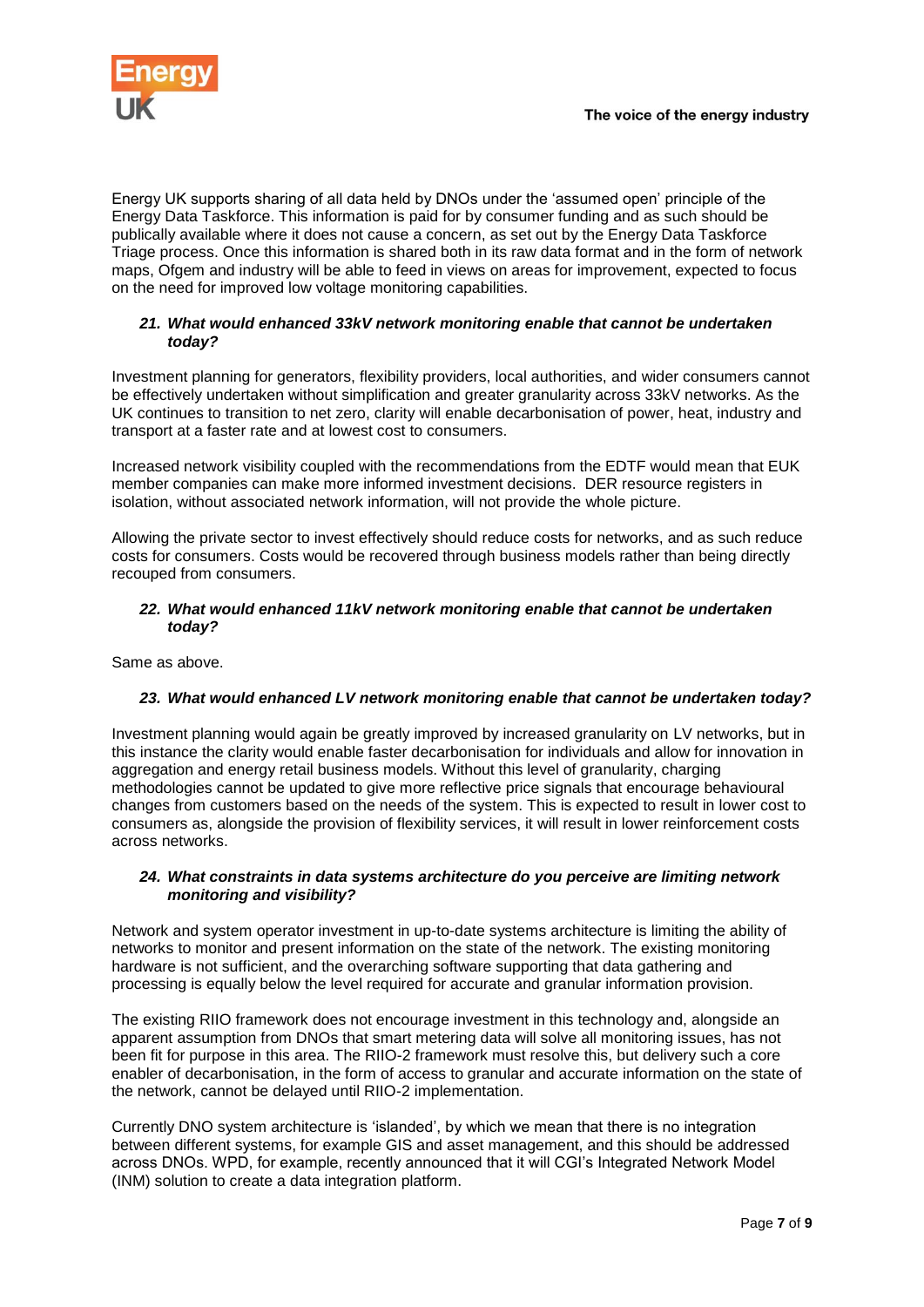

The LTDS and wider implementation of the recommendations of the Energy Data Taskforce should act as a lever with which this issue can be resolved at pace.

## **Flexibility trading enablers**

## *25.* **What operational data is most important to prioritise opening up first and why?**

Whatever data is already held by DNOs should be shared under the triage process established by the Energy Data Taskforce. This said, network topology data is of most immediate use to flexibility providers. Energy UK remains supportive of the requirements of C-16 being reflected in Distribution level requirements.

## *26.* **How does a lack of access to this data impact the delivery of flexibility to the system?**

Flexibility delivery is impacted in two main forms, existing flexibility optimisation and investment in flexibility.

Existing assets and connected customers may be able to change behaviours or provide additional services if data is accessible, reducing impact on the network and giving DSO actors access to a wider portfolio of flexible assets at low upfront cost.

Those wishing to connect new assets at distribution level, or upgrade existing connections, would also be able to benefit from the provision of more granular data. This would ensure that investment decisions were made based on the most appropriate location to place a flexible asset or invest in demand side-response capabilities.

#### **Flexibility dispatch and control enablers**

#### *27.* **Are there any real or perceived conflicts of interest with DNOs owning and operating ANM platforms at scale? What additional protections could be required for ANM customers?**

A wide range of potential conflicts of interest exist when DNOs own or operate any form of flexible asset, as set out in justification for the separation of DNOs from ownership or operation of any generation assets, and the partial separation of DNOs from storage assets. The ownership or operation of an ANM platform of any kind has resulted in a range of concerns from many Energy UK members, and it may be more appropriate for this function to be tendered out to the market to avoid these conflicts entirely.

These potential conflicts include:

- The conflict between DNO and ESO in balancing actions, wherein a DNO could instigate an action that requires further balancing activity from the ESO.
- Conflicts with markets for flexibility, where the DNO may push for participation in an ANM scheme or utilise network assets instead of tendering for flexibility from the market, damaging the investment case for flexibility and undercutting the market.
- The potential for DNOs to use ANM to push network assets to their limit at a faster rate, connecting increasing numbers of customers to the legal limits of allowable network capacity to justify role creep / use lower connection offers to encourage connection in order to eventually justify further investment in reinforcement in areas not previously constrained.

Any ANM agreements with connecting customers must, therefore, include specific requirements to ensure their use is limited both in terms of contract length and number of events per customer. This should include a requirement to tender for market flexibility and a requirement to reinforce after a certain time limit if a market solution is not apparent.